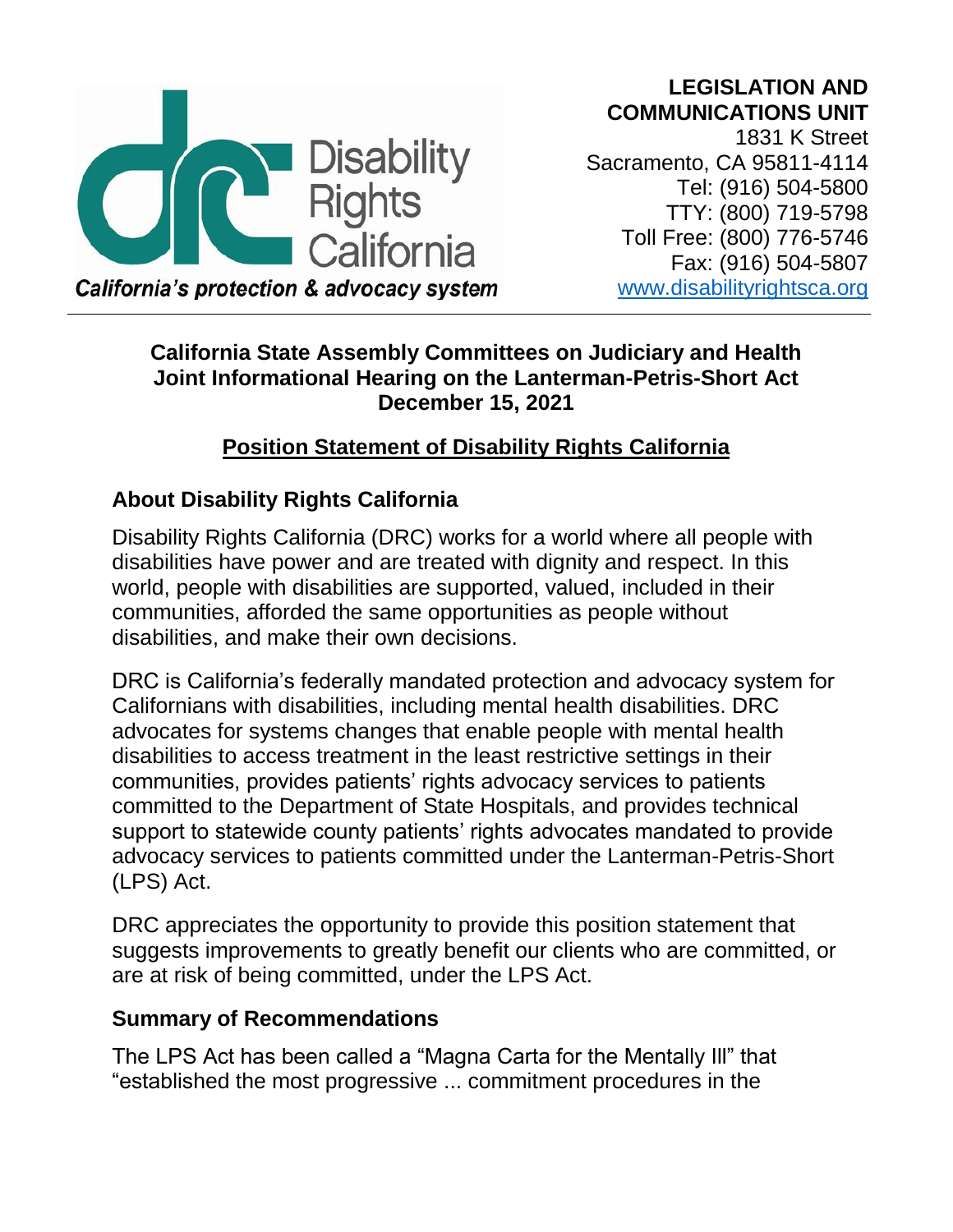<span id="page-1-1"></span>country."[1](#page-1-0) However, the reality of an LPS commitment—whether short or long-term—is a serious deprivation of personal autonomy that has longlasting detrimental effects on every aspect of a person's life, including housing, employment, and personal relationships. Therefore, DRC makes the following recommendations for the Legislature to improve the LPS Act.

*Recommendation 1***:** As set forth below, DRC calls on the Legislature to strengthen the LPS Act's protections against inappropriate involuntary commitment of people with mental health disabilities. In order to bolster LPS protections, we encourage the Legislature to amend the Welfare and Institutions Code to:

- 1) Require documented attempts to engage a proposed conservatee in intensive *voluntary* treatment before recommending a conservatorship; and
- 2) Require a conservatorship investigation report to document considered alternatives to conservatorship and justify why an LPS conservatorship is more appropriate than any possibilities for lessrestrictive implementation of conservatorship.

*Recommendation 2***:** The Legislature should also declare that all people detained on LPS holds and conservatorships have the right to appropriate treatment and take steps to make this a reality.

- 1) In order to ensure that people involuntarily detained under the LPS Act receive treatment appropriate to their needs, the Legislature should add language to the Welfare and Institutions Code that:
	- a. Explicitly states that a person involuntarily detained for treatment under the LPS Act has the right to receive appropriate, individualized treatment that is tailored to meet the needs of their immediate situation;

<span id="page-1-0"></span><sup>&</sup>lt;sup>1</sup> In re Qawi, 32 Cal.4<sup>th</sup> 1, 17 (2004) (quoting Assembly Subcommittee on Mental Health Services, *Dilemma of Mental Commitments in California* (1978) foreword by Assemblyman Louis Papan). ["Return to Main Document"](#page-1-1)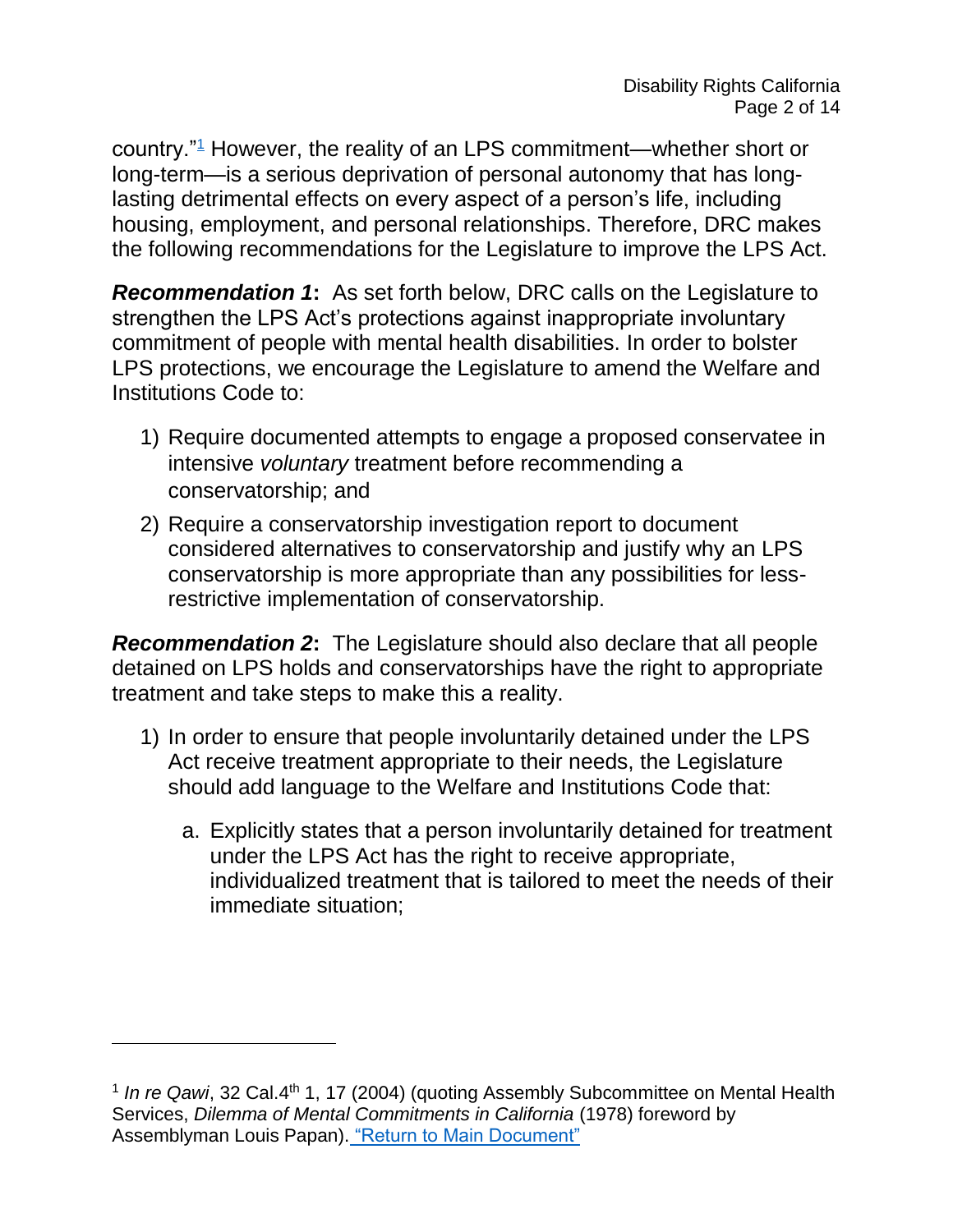- b. Expressly requires effective transition planning for people released from both short-term LPS holds and long-term LPS conservatorships.
- 2) To facilitate effective discharge planning and also create more options to allow people to avoid LPS holds altogether, the Legislature must also take steps to expand access to intensive community-based treatment options and explore possibilities for standardizing the use of Psychiatric Advance Directives in California.

**Recommendation 3:** Finally, the Legislature should improve transparency about LPS Holds and Conservatorships by:

- 1) Requiring the Department of Health Care Services and Counties to comply with their obligations to report information about LPS Holds and Conservatorships by adding an enforcement section to Welfare and Institutions Code section 5402.
- 2) Adding language to the Welfare and Institutions Code that requires the Judicial Council to study and report on LPS conservatorships, similar to the requirement established by Assembly Bill 1194 for probate conservatorships.

## **Recommendations**

l

**1. The Legislature should amend the Welfare and Institutions Code to provide additional safeguards to ensure that an LPS conservatorship is in fact the least restrictive alternative for a person.** 

<span id="page-2-2"></span>In codifying the LPS Act, the California Legislature intended to "end the inappropriate, indefinite, and involuntary commitment of persons with mental health disorders."<sup>[2](#page-2-0)</sup> However, for many individuals, this promise is illusory. Instead, the LPS Act often results in "an unbroken and indefinite period of state-sanctioned confinement."[3](#page-2-1)

<span id="page-2-0"></span><sup>2</sup> Welf. & Inst. Code § 5001(a). ["Return to Main Document"](#page-2-2)

<span id="page-2-1"></span><sup>3</sup> *Conservatorship of Roulet*, 23 Cal.3d 219, 224 (1979). ["Return to Main Document"](#page-2-1)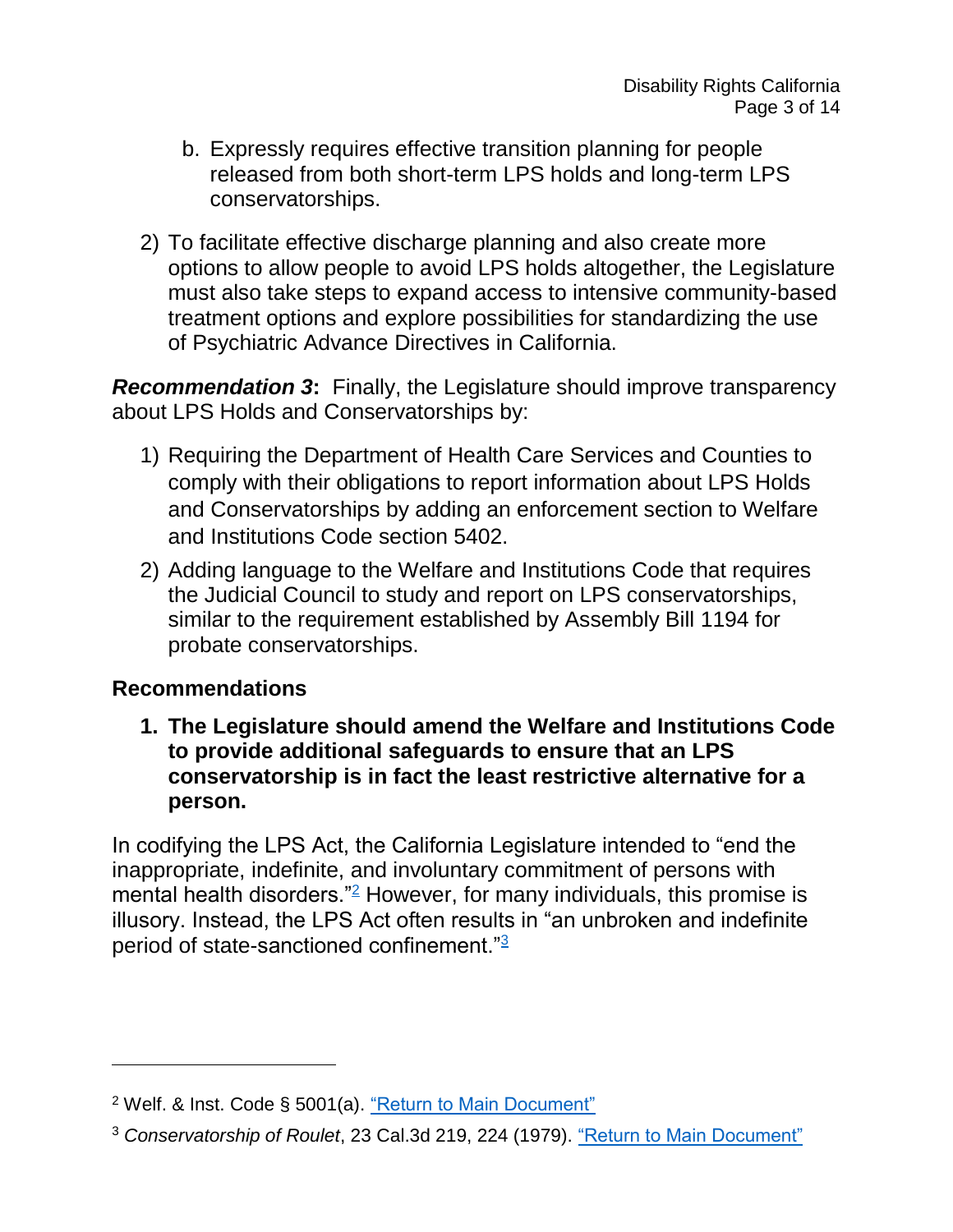*To strengthen the LPS Act's protections against inappropriate involuntary commitment of people with mental health disabilities, the Legislature should make the following changes to the Welfare and Institutions Code:* 

# **A. Add language that specifically requires a conservatorship investigator or other designees to attempt to engage a proposed conservatee in intensive voluntary treatment before recommending a conservatorship.**

Similar to the process of engagement required before a person can be court-ordered into Assisted Outpatient Treatment (AOT) pursuant to Welfare and Institutions Code section 5345, *et seq.*, the Legislature should add language to the Welfare and Institutions Code that requires the conservatorship investigator or other designees to attempt to engage a proposed LPS conservatee in voluntary treatment prior to recommending a conservatorship. Requiring would accord with the LPS Act's express goal of providing "services in the least restrictive setting appropriate to the needs of each person receiving services."[4](#page-3-0)

<span id="page-3-3"></span>Though AOT is a less severe deprivation of rights than an LPS conservatorship, it has more safeguards to ensure that a person actually requires involuntary treatment. For example, a person is only eligible for AOT if they have been offered and decline the opportunity to participate voluntarily in a treatment plan that includes a community-based, mobile, multidisciplinary, highly trained mental health team that uses a high staff-to-client ratio of no more than 10 clients per team member.<sup>[5](#page-3-1)</sup> Among many others, the voluntary services that must be offered to clients referred to AOT include housing and a personal services coordinator.<sup>[6](#page-3-2)</sup>

<span id="page-3-5"></span><span id="page-3-4"></span>The Legislature should add language to the Welfare and Institutions Code that requires an identical process of engagement in intensive voluntary services, such as Full-Service Partnership services, prior to recommending an LPS conservatorship as the least restrictive alternative for a person. If a conservatorship is ultimately recommended after attempts to engage the proposed conservatee in voluntary treatment, the investigation report

- <span id="page-3-1"></span><sup>5</sup> Welf. & Inst. Code §§ 5346(a)(5), 5348(a)(1). ["Return to Main Document"](#page-3-4)
- <span id="page-3-2"></span> $6$  Welf. & Inst. Code §§ 5348(a)(2)(J), 5348(a)(3). ["Return to Main Document"](#page-3-5)

<span id="page-3-0"></span><sup>4</sup> Welf. & Inst. Code § 5001(i). ["Return to Main Document"](#page-3-3)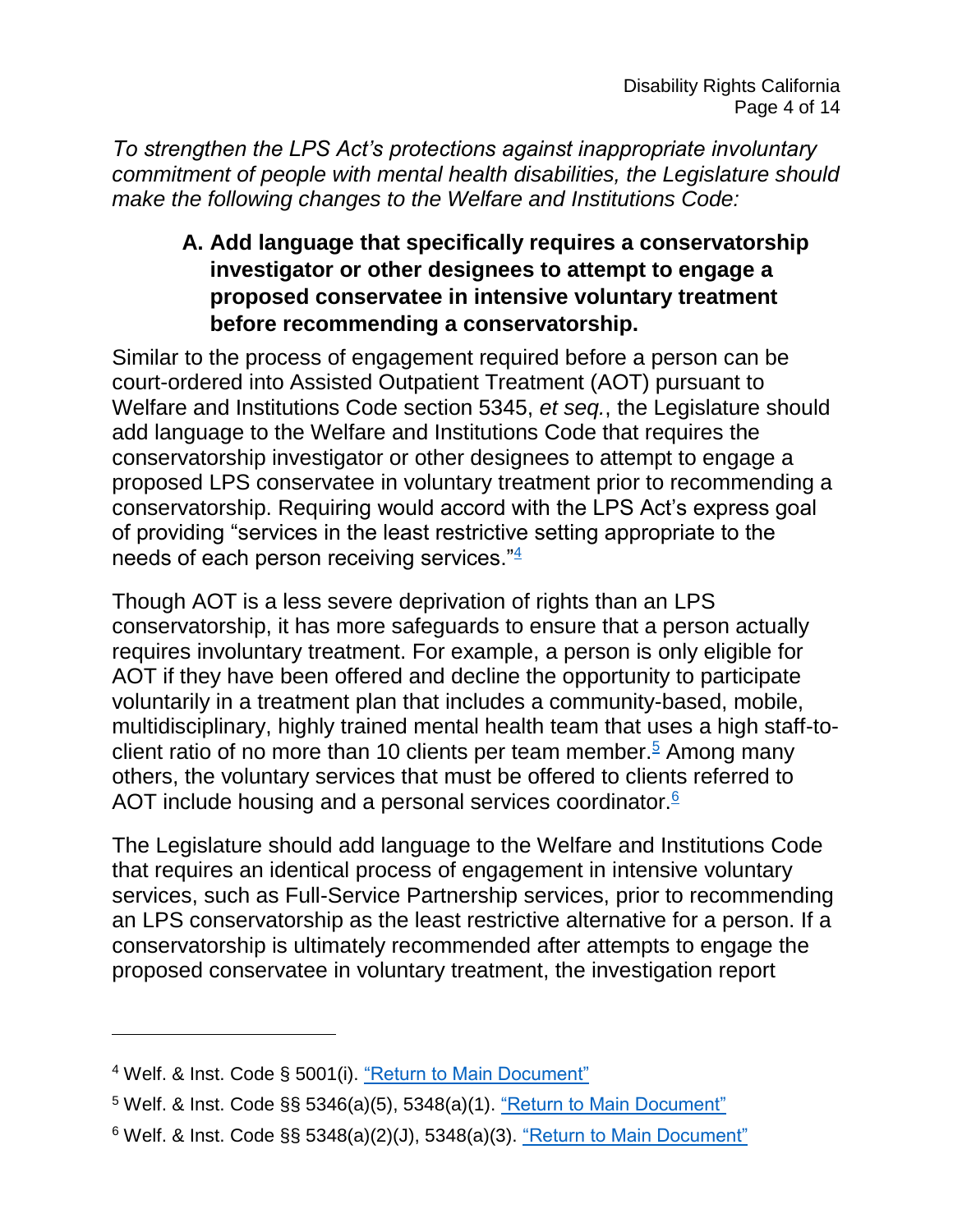required by Welfare and Institutions Code section 5354 should contain the following: (1) a detailed description of all engagement efforts; (2) the proposed conservatee's responses; and (3) an explanation of the investigator's opinion that the proposed conservatee is not willing or able to accept voluntary treatment or would not benefit from AOT (for counties that have implemented it).

#### **B. Amend the Welfare and Institutions Code to require a conservatorship investigation report to provide additional information about considered alternatives to conservatorship and possibilities for less-restrictive implementation of conservatorship.**

The Legislature should amend sections 5354, 5355, and 5356 of the Welfare and Institutions Code to require the conservatorship investigator to: (1) document and justify why an LPS Conservatorship is more appropriate than any alternatives: (2) document and justify choice of conservator over alternatives; (3) document and justify restrictions on conservatees' rights; and (4) provide this more detailed written information to Court at the time of the original petition for LPS conservatorship as well as at the time of a petition for re-appointment.

First, the Legislature should amend Welfare and Institutions Code section 5354 to require the report of the conservatorship investigator ("investigation report") to contain additional information if the investigator recommends an LPS conservatorship. Specifically, the Legislature should require the investigation report to provide details about all of the available alternatives to conservatorship that the investigator considered.<sup> $7$ </sup> The Legislature should also require the report to explain why the investigator did not believe that any of these alternatives were suitable.

<span id="page-4-1"></span>Second, section 5355 requires the conservatorship investigator to designate "the most suitable" person or entity to serve as conservator. The Legislature should require the investigation report to describe all of the people and entities that were considered to act as conservator. The report should include written justification for why a particular person or entity is

<span id="page-4-0"></span><sup>7</sup> Currently, Welfare and Institutions Code section 5354(a) only requires an investigation report to set forth alternatives "[i]f the officer providing conservatorship investigation recommends *against* conservatorship." (emphasis added). ["Return to Main Document"](#page-4-1)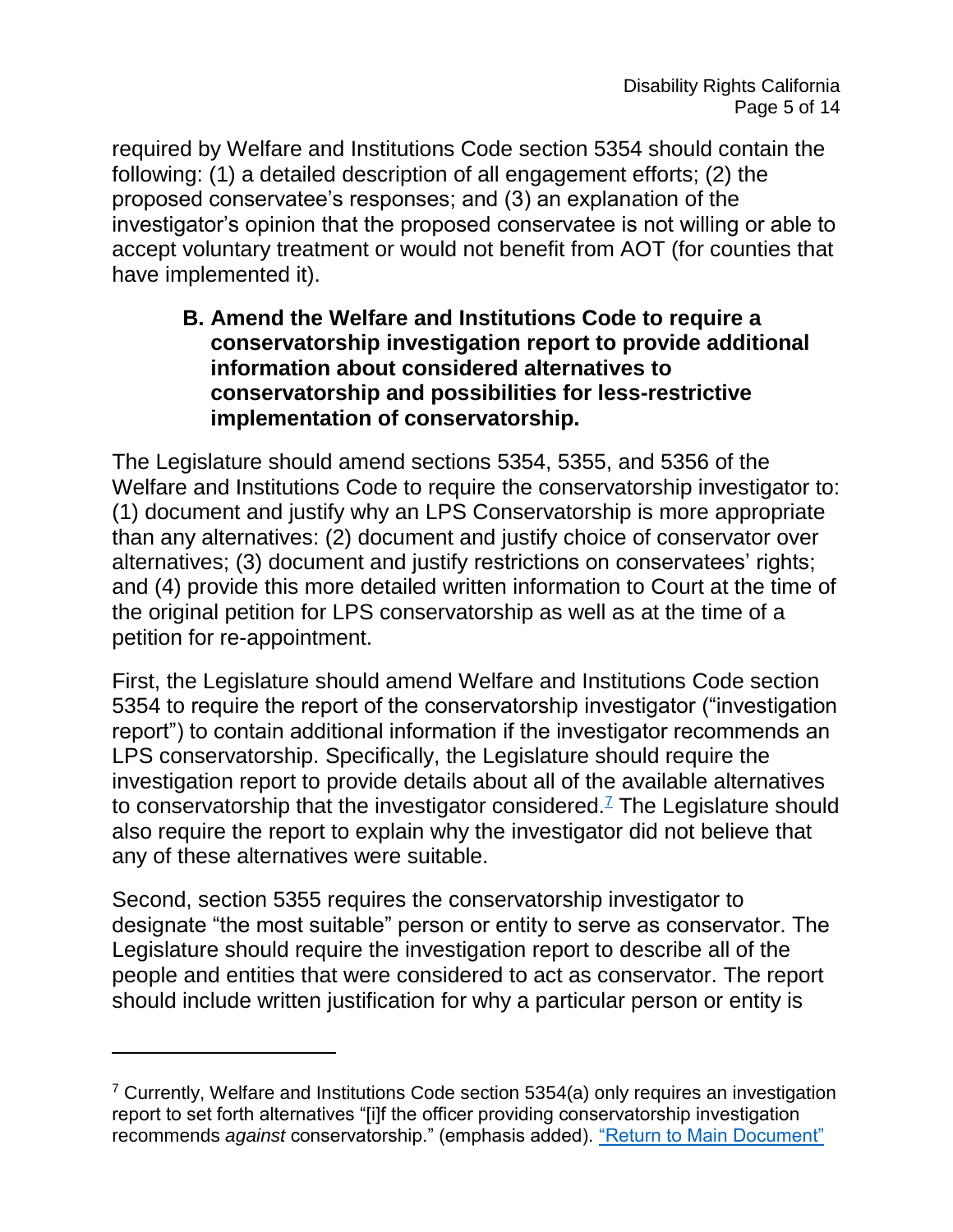designated to serve as conservator and why other possible people or entities were rejected.

Next, section 5356 requires the investigation report to contain recommendations concerning the powers to be granted to, and the duties imposed upon, the conservator, the legal disabilities to be imposed upon the conservatee, and the proper placement for the conservatee. The Legislature should amend the Welfare and Institutions Code to specifically require the investigation report to provide written justification for *why* specific recommendations were made and alternatives were rejected. The goal of this would be to avoid depriving people conserved under the LPS Act of rights without considering less restrictive alternatives. In the event that the investigator recommends placement in a locked facility, the investigation report should include an explanation of why that is the least restrictive and most appropriate placement to meet a proposed conservatee's needs.

Lastly, the Legislature should add language to the Welfare and Institutions Code that specifically requires the above not just at the time of the original petition for LPS conservatorship, but also at the time of any subsequent petitions for re-appointment.

## **2. The Legislature should affirm that all people detained on LPS holds and conservatorships have the right to appropriate treatment and take steps to make this a reality.**

The legislative intent of the LPS Act includes the requirement to "provide prompt evaluation and treatment of persons with mental health disorders."<sup>[8](#page-5-0)</sup> However, as enumerated below, many Californians detained under the LPS Act do not receive appropriate care and treatment at all points along the continuum of LPS holds.

*The Legislature should take the following actions to ensure that people involuntarily detained under the LPS Act receive treatment appropriate to their needs:*

## <span id="page-5-1"></span>**A. Add language to the Welfare and Institutions Code that explicitly states that a person involuntarily detained for**

<span id="page-5-0"></span><sup>&</sup>lt;sup>8</sup> Welf. & Inst. Code § 5001(b). ["Return to Main Document"](#page-5-1)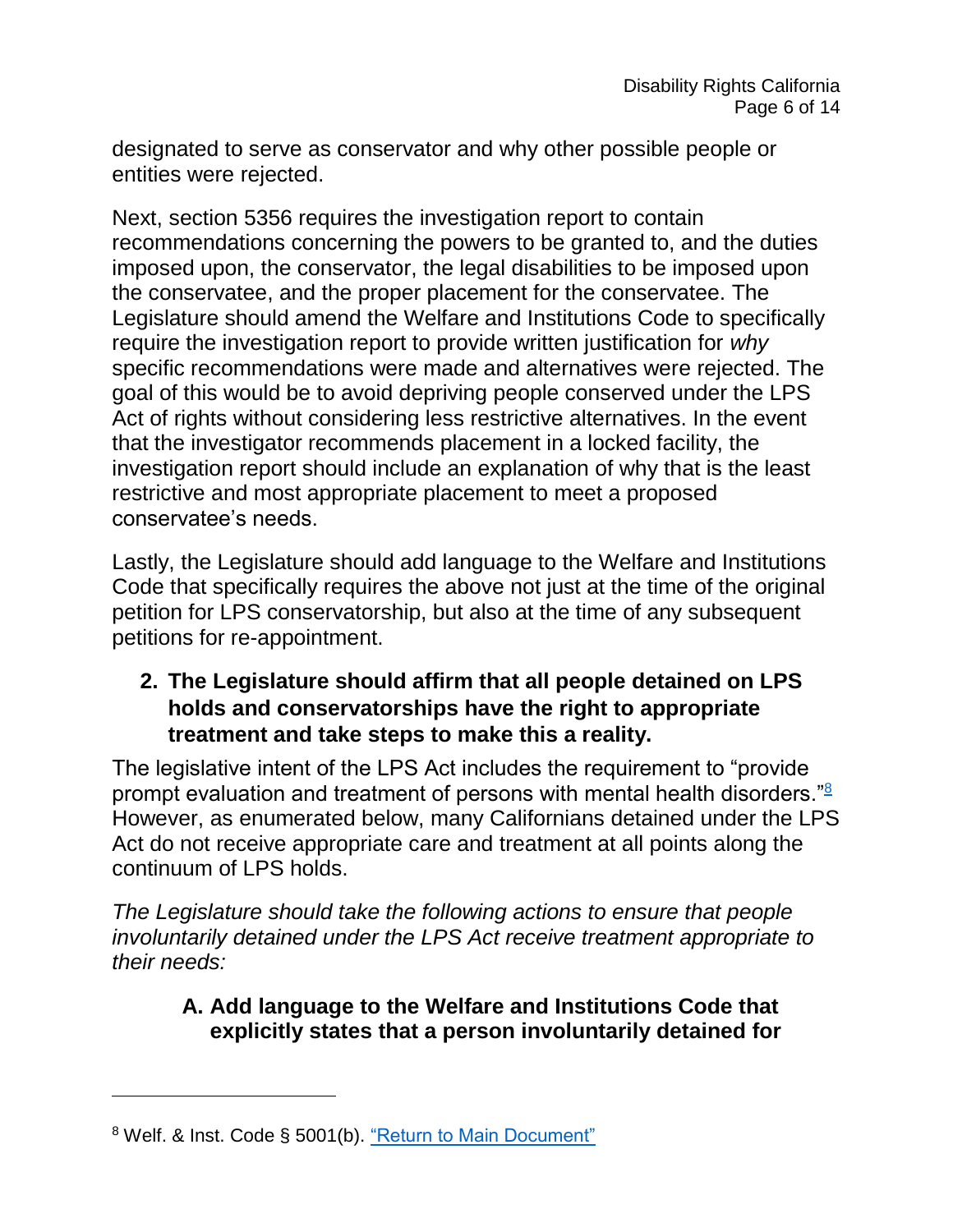#### **treatment under the LPS Act has the right to receive appropriate, individualized treatment that is tailored to meet the needs of their immediate situation.**

At all points along the LPS continuum, from 5150 holds to permanent conservatorships, many involuntarily detained people are not receiving appropriate treatment to address the mental health symptoms or other causes that led to the detention.

<span id="page-6-3"></span><span id="page-6-2"></span>For example, through investigation work conducted as part of our role as California's protection and advocacy agency, DRC has discovered that many people on 5150 holds statewide remain in hospital emergency departments for excessive periods of time while they wait for placement in an LPS-designated facility—often for close to or more than the 72 hours contemplated by the hold. $9$  This process is often called "stacked" or "serial" 5150s.<sup>[10](#page-6-1)</sup> While they are in emergency departments, these people—who may be in psychiatric crisis—do not have access to services that will help them recover. They may be in the general milieu of the emergency department, surrounded by chaos and without any privacy. Or, they may be in a bare, single room that contains nothing more than a hospital bed. They may see an attending psychiatrist once a day, be prescribed medications, and receive general social work services. But, they do not have access to programming that would be available in a mental health program. Often, people have their clothing and personal belongings taken from them as safety precautions and cannot have visitors while they are in the emergency department. In all circumstances, patients on 5150s in emergency departments are observed on a 24/7 basis, either by hospital

<span id="page-6-0"></span> $9$  For example, In addition to the concerns stated in the body of this paper, the longer someone stays in an emergency department, the greater the chance is that they will not have timely access to the due process protections required by the LPS Act. *See Doe v. Gallinot*, 657 F.2d 1017 (9<sup>th</sup> Cir. 1982) (certification review hearing must take place within seven days of confinement on a 5150 hold). ["Return to Main Document"](#page-6-2)

<span id="page-6-1"></span><sup>&</sup>lt;sup>10</sup> Regarding the practice of serial 5150s in San Benito County, an expert study jointly commissioned by DRC and the County concluded that they are a misuse of authority and "suspend a person's civil liberties in attempt to provide necessary involuntary treatment." *See* James Featherstone, LCSW, *Review of San Benito Behavioral Health Services*, April 12, 2020, at 17 [\(https://www.disabilityrightsca.org/system/files/file](https://www.disabilityrightsca.org/system/files/file-attachments/Review_of_San_Benito_Behavioral_Health_Services.pdf)attachments/Review of San Benito Behavioral Health Services.pdf). "Return to Main [Document"](#page-6-3)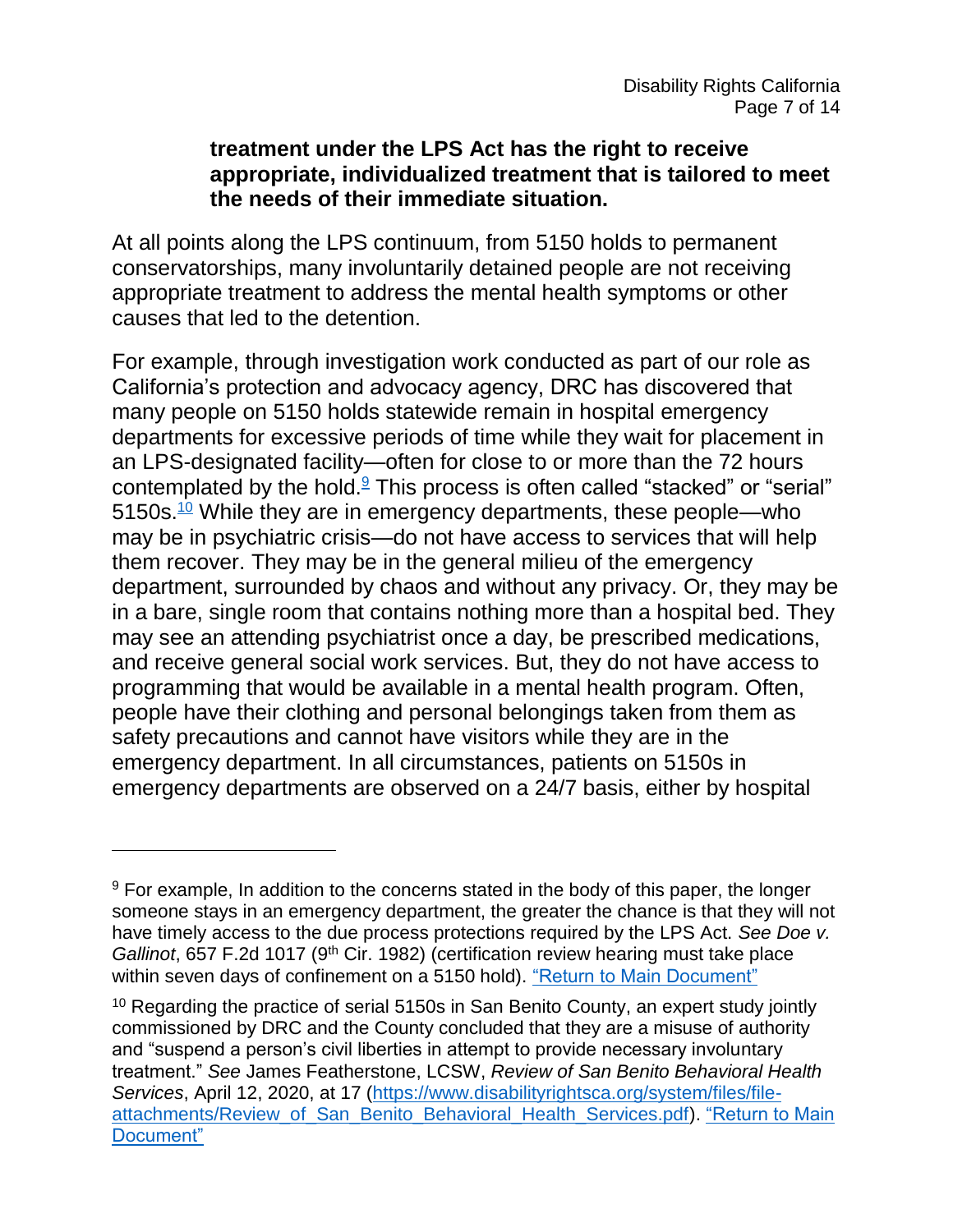staff, security, or law enforcement personnel. None of these circumstances evokes a therapeutic environment in which a person can recover from a mental health crisis.

<span id="page-7-4"></span>On the opposite end of the LPS continuum, the State Auditor concluded that many people on LPS conservatorships are not receiving care appropriate for their needs.<sup>[11](#page-7-0)</sup> For example, people conserved under the LPS Act who require a State Hospital level of care may wait approximately one year for placement, usually in a facility that does not meet their treatment needs.<sup>[12](#page-7-1)</sup> Conversely, many people on LPS conservatorships who are currently placed in State Hospital facilities no longer require that level of care, yet have not been discharged to less-restrictive settings.<sup>[13](#page-7-2)</sup>

<span id="page-7-5"></span>If California is going to allow for the involuntary detention of people with mental health disabilities for treatment, it is imperative that the Legislature take steps to strengthen statutory language requiring appropriate treatment for the conditions that allegedly necessitate it.

#### <span id="page-7-7"></span><span id="page-7-6"></span>**B. Add language to the Welfare and Institutions Code that expressly requires effective transition planning for people released from both short-term LPS holds and long-term LPS conservatorships.**

The State Auditor found that, in two of the three counties studied—Los Angeles and San Francisco—less than 10% of people released from LPS holds were linked to county mental health treatment services.  $\frac{14}{1}$  $\frac{14}{1}$  $\frac{14}{1}$  This statistic indicates the need to create a right to robust transition planning for people released from both short-term LPS holds and long-term LPS conservatorships. Recently, in its findings of an investigation of Alameda County, the United States Department of Justice opined that effective

<span id="page-7-0"></span><sup>11</sup> Auditor of the State of California, *Lanterman-Petris-Short Act: California Has Not Ensured That Individuals With Serious Mental Illnesses Receive Adequate Ongoing Care* (July 2020) at 22 [\(http://auditor.ca.gov/pdfs/reports/2019-119.pdf\)](http://auditor.ca.gov/pdfs/reports/2019-119.pdf). ["Return to Main](#page-7-4)  [Document"](#page-7-4)

<span id="page-7-1"></span><sup>12</sup> *Id*. ["Return to Main Document"](#page-7-5)

<span id="page-7-2"></span><sup>13</sup> *Id*. at 23. ["Return to Main Document"](#page-7-6)

<span id="page-7-3"></span><sup>14</sup> *Id.* at 32. ["Return to Main Document"](#page-7-7)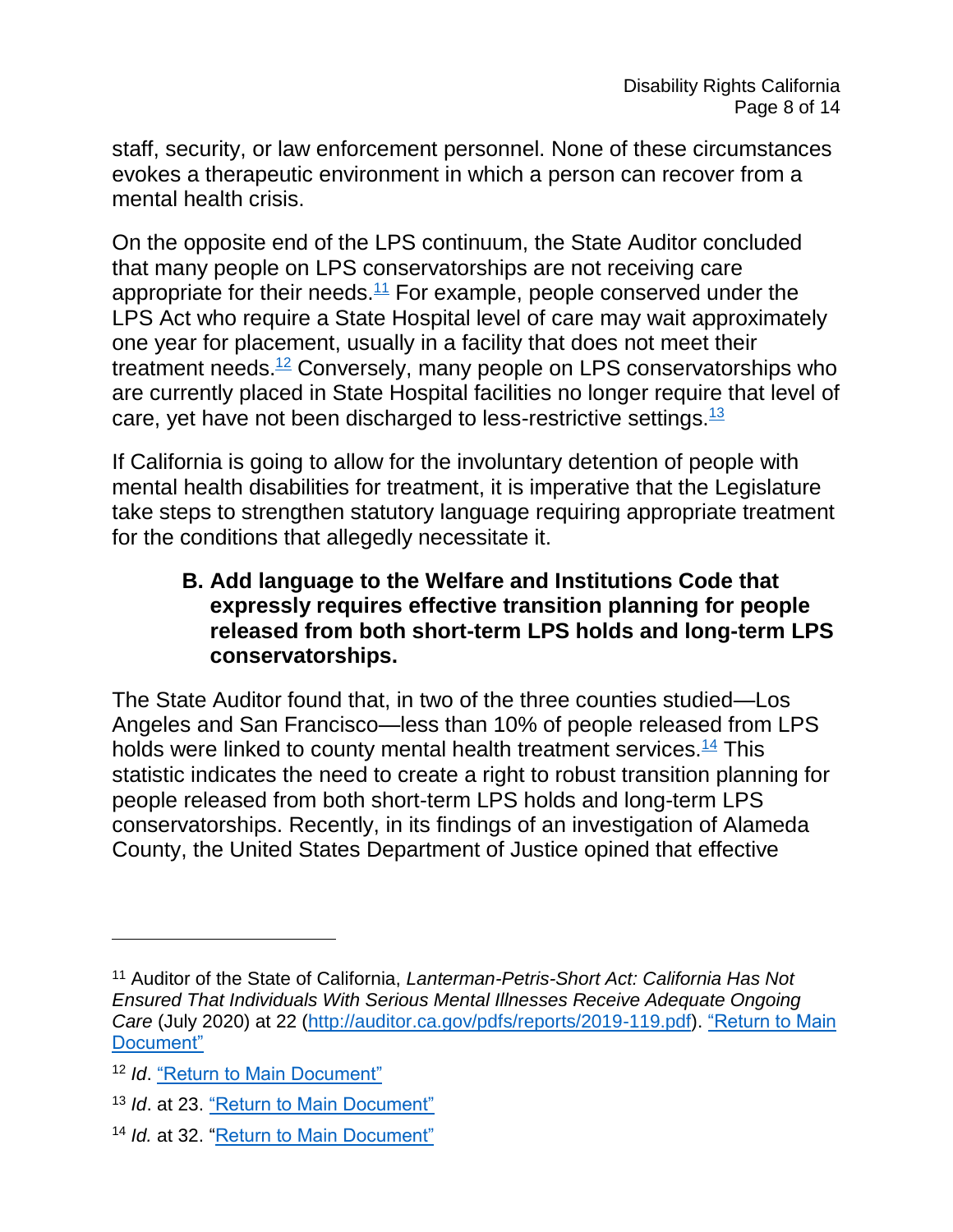<span id="page-8-4"></span>discharge planning can help people with mental health disabilities transition out of and avoid re-entering psychiatric institutional care.<sup>[15](#page-8-0)</sup>

<span id="page-8-5"></span>Transition and discharge planning should begin upon admission to a psychiatric facility.<sup>[16](#page-8-1)</sup> In the case of a conservatorship, a conservator should continually assess a person's ability to receive care in a less-restrictive setting and start planning for transition well in advance of a court hearing that may result in termination of a conservatorship, irrespective of whether the conservator thinks that termination is in a client's best interest. Problematically, many people who prevail in legal challenges to short-term holds and long-term conservatorships receive inadequate transition planning and are discharged from facilities with little more than a bus pass, and maybe the number for their county's mental health access line.

#### **C. Expand access to intensive community-based treatment options and supportive services, including housing.**

<span id="page-8-6"></span>As the State Auditor observed, involuntary holds are but one component of a more comprehensive mental health care system, and people who receive crisis intervention are not always effectively served by that broader system. $17$  To facilitate effective discharge planning and also create more options to allow people to avoid unnecessary LPS holds, the Legislature must take steps to expand access to intensive community-based treatment options and equip counties to address the needs of people in psychiatric crisis who do not require involuntary treatment.

<span id="page-8-7"></span>First, DRC endorses the State Auditor's recommendation that the Legislature amend the Mental Health Services Act to specifically identify people who are transitioning from LPS commitments—short-term holds and long-term conservatorships—as a population that MHSA funds must target.<sup>[18](#page-8-3)</sup> To this end, the Legislature should require each person exiting an

<span id="page-8-0"></span><sup>15</sup> *See* United States Department of Justice Civil Rights Division, *Investigation of Alameda County, John George Psychiatric Hospital, and Santa Rita Jail* (April 22, 2021) at 4 [\(https://www.justice.gov/crt/case-document/file/1388891/download\)](https://www.justice.gov/crt/case-document/file/1388891/download). ["Return to](#page-8-4)  [Main Document"](#page-8-4)

<span id="page-8-1"></span><sup>16</sup> *Id*. at 37. ["Return to Main Document"](#page-8-5)

<span id="page-8-2"></span><sup>17</sup> *Id*. at 21. ["Return to Main Document"](#page-8-6)

<span id="page-8-3"></span><sup>18</sup> *Id*. at 65. ["Return to Main Document"](#page-8-7)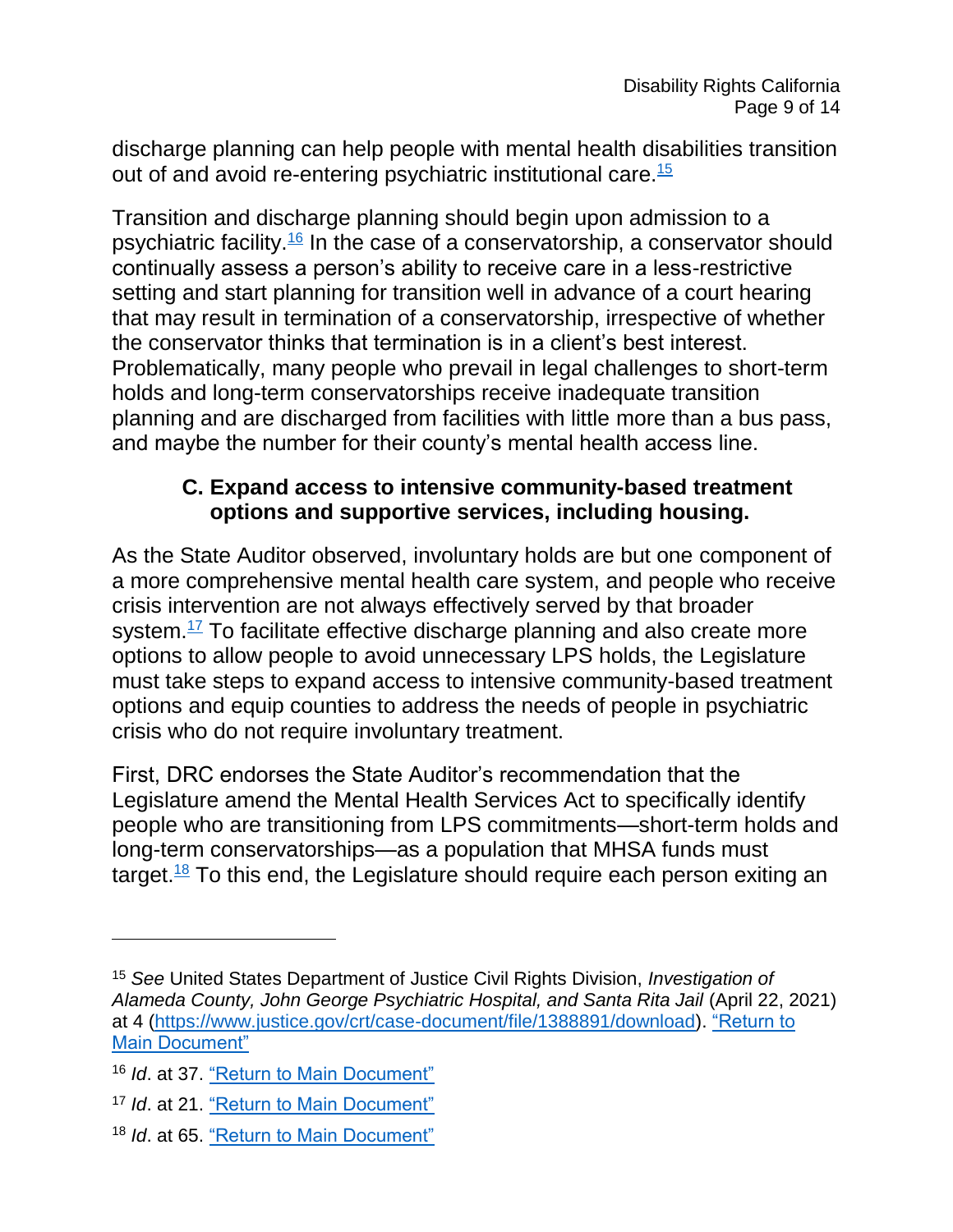LPS commitment to be screened for Full-Service Partnership eligibility and enrolled if they are eligible and consent after a period of engagement, if necessary. In conjunction, these people should be enrolled in Medi-Cal, if eligible, so that the counties can draw down federal dollars for eligible services.

Second, the Legislature can allocate additional MHSA or other funding to counties to increase the availability of community-based treatment that may prevent LPS holds and conservatorships. However, given the State Auditor's findings regarding unspent MHSA funds, this step should be taken with caution.<sup>[19](#page-9-0)</sup> The Legislature could consider requiring counties to produce spending plans for unspent MHSA funds before their allocations are increased.

<span id="page-9-1"></span>Third, whether through MHSA or other sources, the Legislature can fund and provide oversight over crisis intervention systems that reduce involuntary detentions. Through our statewide work, DRC has found that most existing crisis intervention systems are often not well-equipped to handle people who voluntarily seek services, which results in improper placement of 5150 holds on people who are actually willing and able to accept voluntary treatment in the community or inpatient, if medically necessary. Programs that promote voluntary access to treatment for people for whom it is appropriate include non-law enforcement mobile crisis teams that can link people to appropriate community-based resources; 23-hour Crisis Stabilization Units that stabilize and release people with linkages to community-based services, instead of serving as *de facto* conduits to longer-term involuntary care; and peer respite centers that clients can access voluntarily when they are in crisis.

Last, the Legislature must continue to plan for and allocate funds towards permanent supportive housing to support people transitioning off of LPS holds. Lack of stable housing is a persistent barrier to mental health recovery. In as state with as much wealth as California, there is a moral imperative to create pathways to permanent supportive housing for people living with serious mental illness who are at risk for involvement in the LPS system.

<span id="page-9-0"></span><sup>19</sup> *Id*. at 56. ["Return to Main Document"](#page-9-1)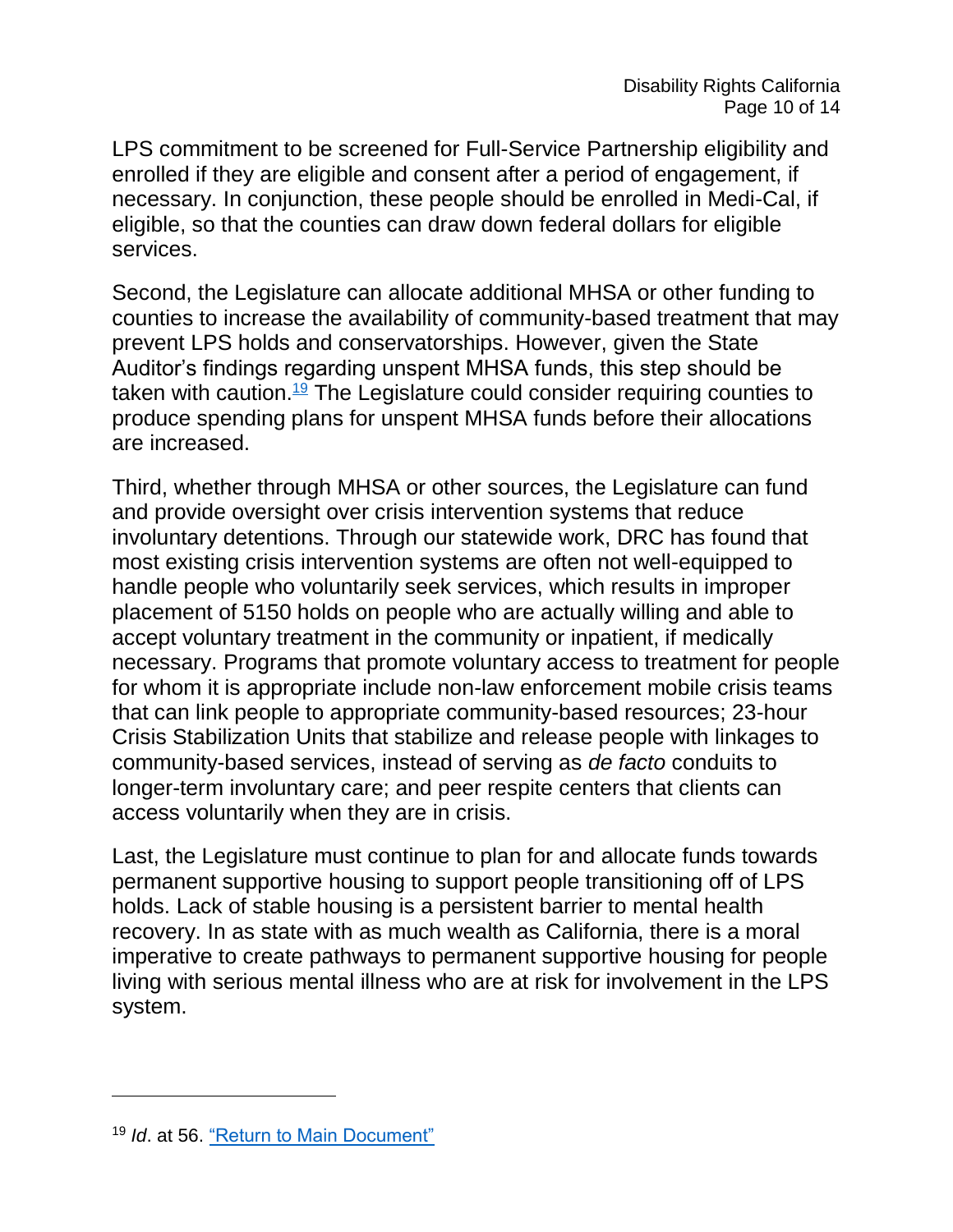## **D. Explore possibilities for standardizing the use of Psychiatric Advance Directives in California.**

Psychiatric Advance Directives (PADs) are a form of Supported Decision-Making. They are legal documents that memorialize a person's preferences for future mental health treatment, and allow for appointment of a proxy to interpret those preferences during a crisis. In psychiatric emergencies, when a person may experience symptoms that prevent them from engaging in conversations about care, symptoms, diagnosis, and treatment preferences, a PAD may allow them to retain autonomy over treatment choices by providing a blueprint for their choices and information about who to contact to help make decisions about care. PADs embody a recoveryoriented model by encouraging clients to predetermine their wishes for times of future mental health crisis.

<span id="page-10-2"></span>In June 2021, the Mental Health Services and Oversight Commission (MHSOAC) approved an MHSA Innovation program entitled "Psychiatric Advance Directives: Multi-County Collaborative."<sup>[20](#page-10-0)</sup> Following the lead of these counties, the Legislature should explore opportunities to standardize the use of PADs in California, as many other states have done. $21$  In California, PADs would be especially useful for providing more timely access to appropriate, person-directed access to care for people detained on 5150 holds who are experiencing acute symptoms. They could help speed the process of discharging people into appropriate community-based care.

## <span id="page-10-3"></span>**3. The Legislature should improve access to publicly-available data about LPS Holds and Conservatorships.**

There is very little transparency about how many Californians are committed under the LPS Act, both on short-term holds and long-term conservatorships. This lack of information makes it all but impossible to hold accountable the patchwork of systems that serve people committed under the LPS Act. In addition, incomplete information about the statewide

 $\overline{a}$ 

<span id="page-10-0"></span><sup>20</sup> *See* Mental Health Services Oversight and Accountability Commission, Minutes of Teleconference Meeting, June 24, 2021 [\(https://mhsoac.ca.gov/wp](https://mhsoac.ca.gov/wp-content/uploads/MHSOAC_Minutes_06242021.pdf)[content/uploads/MHSOAC\\_Minutes\\_06242021.pdf\)](https://mhsoac.ca.gov/wp-content/uploads/MHSOAC_Minutes_06242021.pdf). ["Return to Main Document"](#page-10-2)

<span id="page-10-1"></span><sup>21</sup> *See* National Resource Center on Psychiatric Advance Directives [\(https://nrc](https://nrc-pad.org/)[pad.org/\)](https://nrc-pad.org/). ["Return to Main Document"](#page-10-3)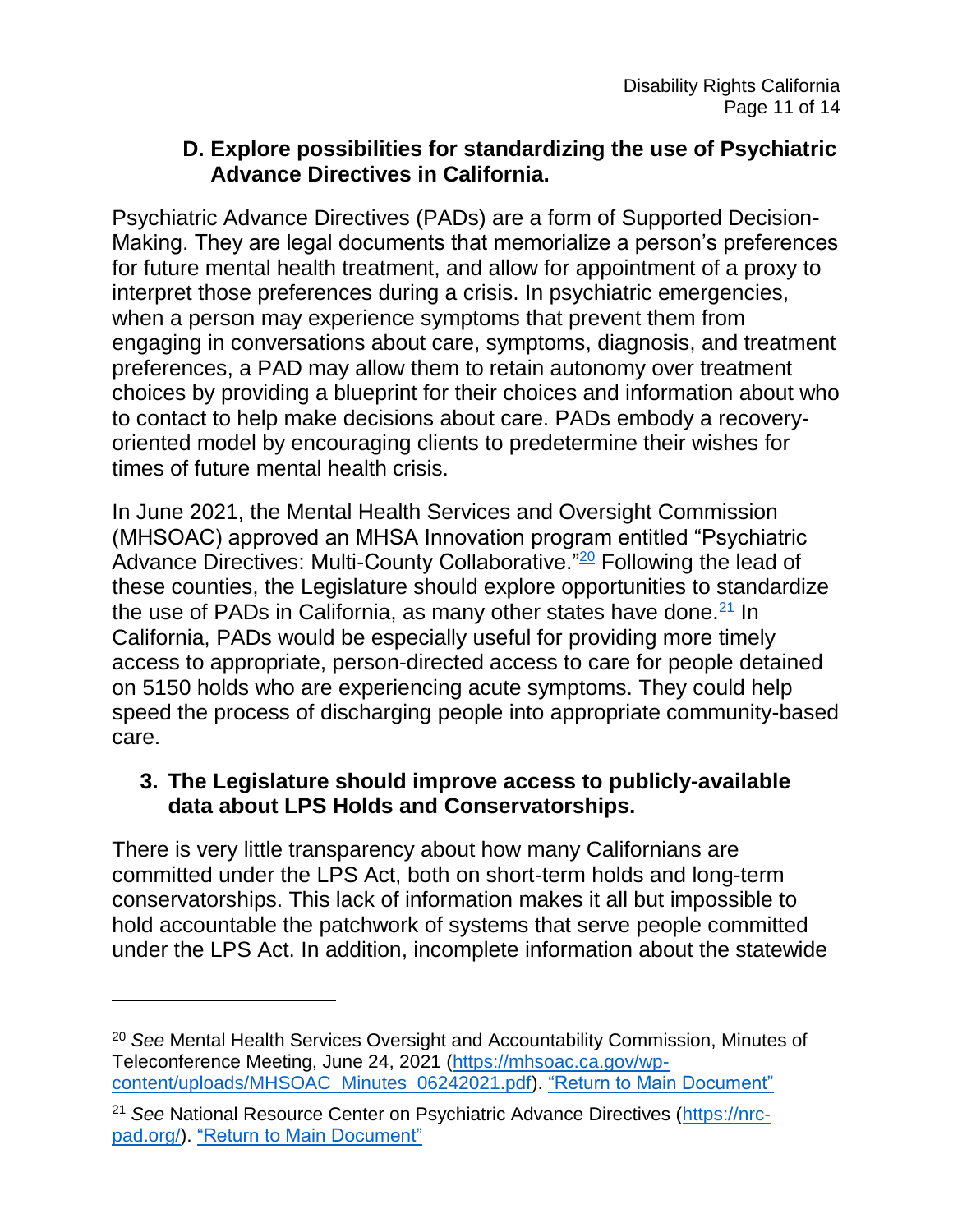number of people funneled into the intensive, costly levels of care contemplated by involuntary treatment under the LPS Act makes it extremely difficult for the state and local jurisdictions to plan for appropriate care.

*The Legislature should take the following steps to improve transparency about LPS Holds and Conservatorships:* 

**A. Require the Department of Health Care Services and Counties to comply with their obligations to report information about LPS Holds and Conservatorships by adding an enforcement mechanism to Welfare and Institutions Code section 5402.**

Welfare and Institutions Code section 5402 requires the Department of Health Care Services (DHCS) to yearly collect and publish quantitative information about LPS holds and conservatorships. To allow DHCS to meet this requirement, county officials and facilities that provide services to people held under the LPS Act must provide DHCS with the required information.

Though the statute clearly enumerates requirements of DHCS, the Counties, and detaining facilities, the publicly-available data is woefully incomplete, with many counties providing incomplete data or not providing any data at all for the most-recently available fiscal year. $22$  The Legislature should amend Welfare and Institutions Code section 5402 to include an enforcement mechanism that requires compliance with its stated reporting requirements.

<span id="page-11-1"></span>**B. Add language to the Welfare and Institutions Code that requires the Judicial Council to study and report on LPS conservatorships, similar to the requirement established by Assembly Bill 1194 for probate conservatorships.**

Assembly Bill 1194 adds Section 1458 to the Probate Code, which requires the Judicial Council, on or before January 1, 2024, to study and make a

<span id="page-11-0"></span><sup>22</sup> DHCS California Involuntary Detentions Data Report, Fiscal Year 2019/2020 [\(https://www.dhcs.ca.gov/Documents/CSD\\_YV/MHSA/FY19-20-Involuntary-Detention-](https://www.dhcs.ca.gov/Documents/CSD_YV/MHSA/FY19-20-Involuntary-Detention-Report.pdf)[Report.pdf\)](https://www.dhcs.ca.gov/Documents/CSD_YV/MHSA/FY19-20-Involuntary-Detention-Report.pdf). ["Return to Main Document"](#page-11-1)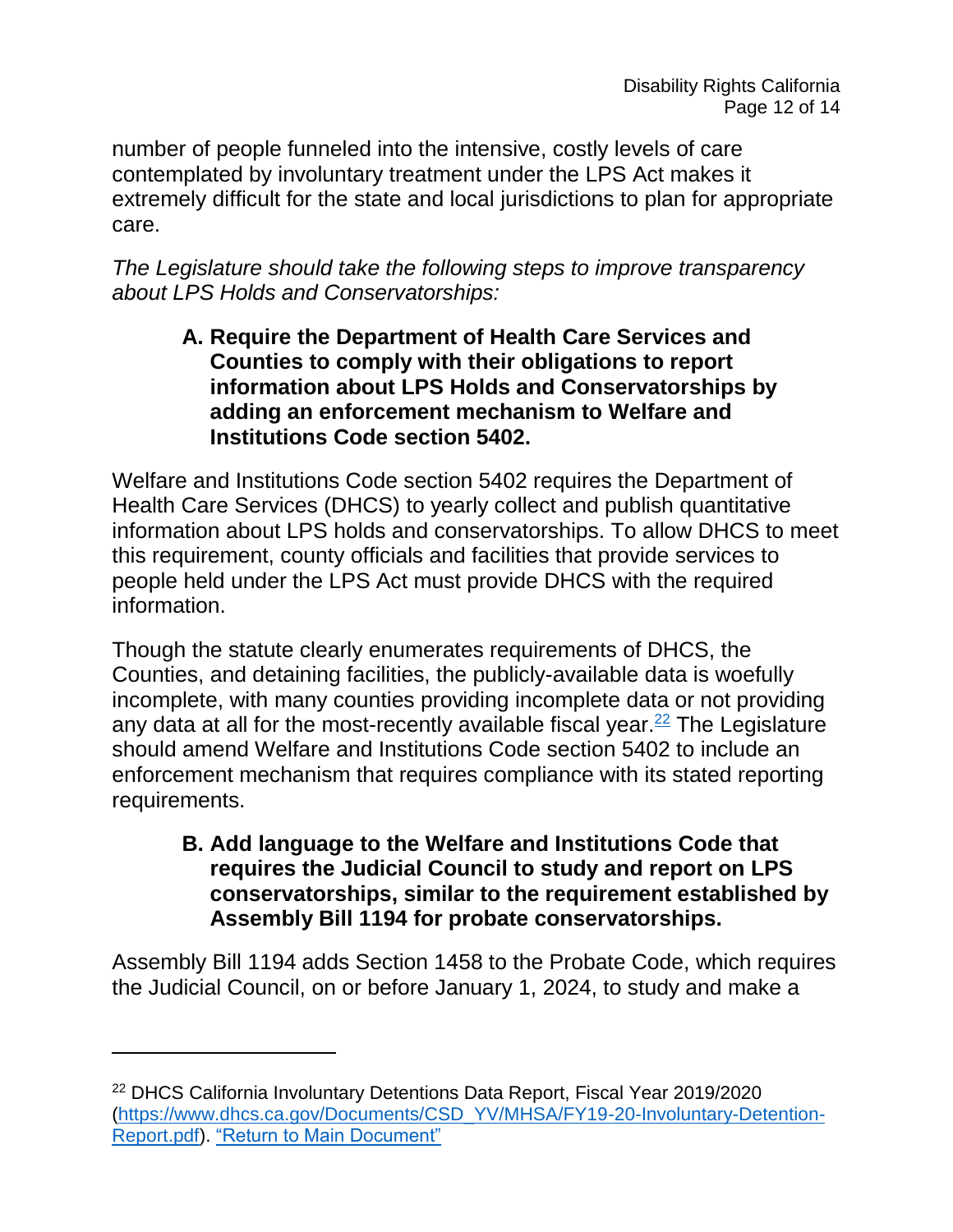report to the Legislature about court effectiveness in probate conservatorship cases, including the effectiveness of protecting legal rights of conservatees. The Legislature should add language to the Welfare and Institutions Code that requires the Judicial Council to conduct a similar study about LPS conservatorship cases. To this end, the Legislature should require the Judicial Council to study and report on a statewide sampling of small, medium, and large county court caseload statistics from one fiscal year, including both temporary and permanent LPS conservatorships, including the following, at a minimum:

- 1. The number of petitions filed requesting appointment of an LPS conservator, the number of those petitions granted, and the number denied;
- 2. The number of cases in which the court appoints a Public Defender to represent the proposed conservatee;
- 3. The number of cases in which the proposed conservatee exercised their right to oppose the petition for appointment or re-appointment, by Jury Trial or other means;
- 4. The number of cases in which a county Public Guardian or Public Conservator office is appointed as an LPS conservator, and the number of cases in which an alternative person is appointed as an LPS conservator, with descriptions of who those alternative conservators are;
- 5. The number of cases in which a person on an LPS conservatorship is placed in a locked facility, including Institutions for Mental Disease (IMDs);
- 6. The number of cases in which a person on an LPS conservatorship is placed somewhere other than a locked facility, with descriptions of each alternative placement;
- 7. For each person on an LPS conservatorship, the total amount of time the person has been conserved at the point in time of the study (including the temporary conservatorship period);
- 8. The number of cases in which a person on an LPS conservatorship petitions the court under Welfare and Institutions Code section 5358.3 for a hearing to contest rights denied under section 5357 or